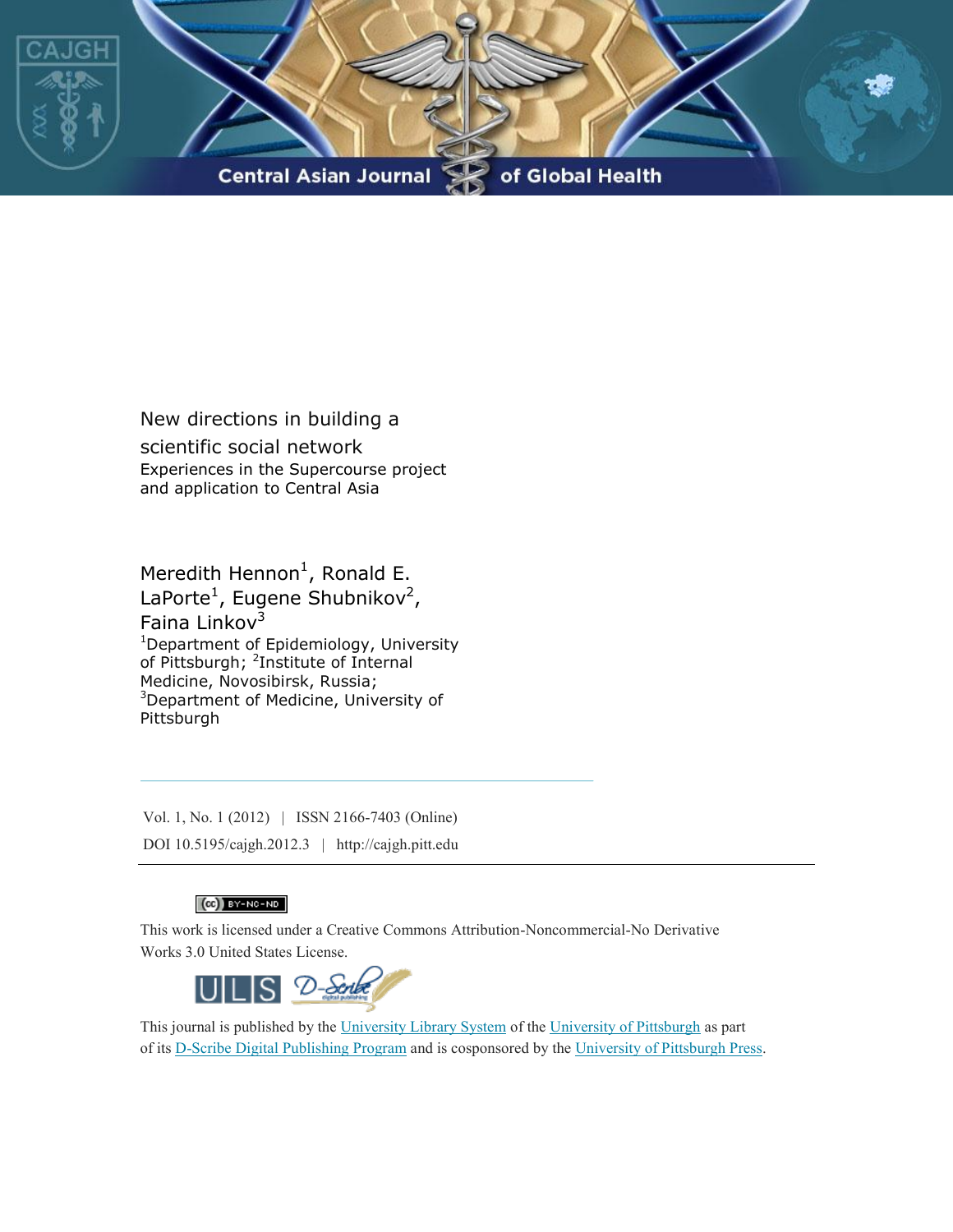#### **Abstract**

**Introduction:** Networking leaders in the field of public health and medicine is very important for improving health locally and globally, especially in times of disaster.

**Methods:** Fishing can best be defined as using an internet search engine to find the name and email address of the person or organization that is being sought.

**Results**: With over 500 hours of work, the group compiled a list of nearly 2,000 email addresses of Ministers of Health, deans of the 1,800 medical schools and schools of public health, and heads of medical and public health societies.

*Keywords: social networking; public health; health societies*

New directions in building a scientific social network Experiences in the Supercourse project and

application to Central Asia

# Meredith Hennon<sup>1</sup>, Ronald E. LaPorte<sup>1</sup>, Eugene Shubnikov<sup>2</sup>, Faina Linkov $3$

<sup>1</sup>Department of Epidemiology, University of Pittsburgh; <sup>2</sup>Institute of Internal Medicine, Novosibirsk, Russia; <sup>3</sup>Department of Medicine, University of Pittsburgh

# Research

Social networking is becoming more and more important in various areas of science (Tuire, 2001). Despite this fact, there is little known about the "science of social networking." In this research project, we have begun to evaluate the science of social networking with approaches that heretofore have not been explored. The Social Networking evaluation has been established as part of the Supercourse. LaPorte (2004) detailed both the high-tech and low-tech methods of building the Supercourse faculty network from word of mouth (lowtech) to weekly updates alerting users of new additions (high-tech). The interconnectivity of users and knowledge in different arenas makes it possible for experts to quickly distribute information in a time of need or emergency. Here we describe an approach to build networks in the area of global health.

The Supercourse is an online repository of public health resources designed to empower teachers, accessible by anyone with an Internet connection and a desire to know more about a certain topic (<http://www.pitt.edu/~super1>). The resources are PowerPoint lecture slides on topics ranging from basic methods of epidemiology to lectures on specific diseases, as well as lectures relating to disasters (e.g. earthquakes, tornadoes) that can be brought to global attention an instant after such an event occurs. Nearly 5,200 lectures are being shared by over 48,000 faculty members in 174 countries around the world with thirty one languages represented in the Supercourse (Supercourse 2010).

Utilizing the "Golden Lecture of Prevention" (Supercourse 2009), faculty can introduce basic knowledge of the importance of prevention and what it means for the betterment of global health. This PowerPoint lecture was initially developed in 2003 and has slides developed by many different collaborators. It has been translated into 18 different languages by volunteers associated with the Supercourse. The lecture has been viewed thousands of times and accessed from

This work is licensed under a Creative Commons Attribution-Noncommercial -No Derivative Works 3.0 United States License.



This journal is published by the University Library System of the University of Pittsburgh as part of its D-Scribe Digital Publishing Program and is cosponsored by the University of Pittsburgh Press.

#### Central Asian Journal of Global Health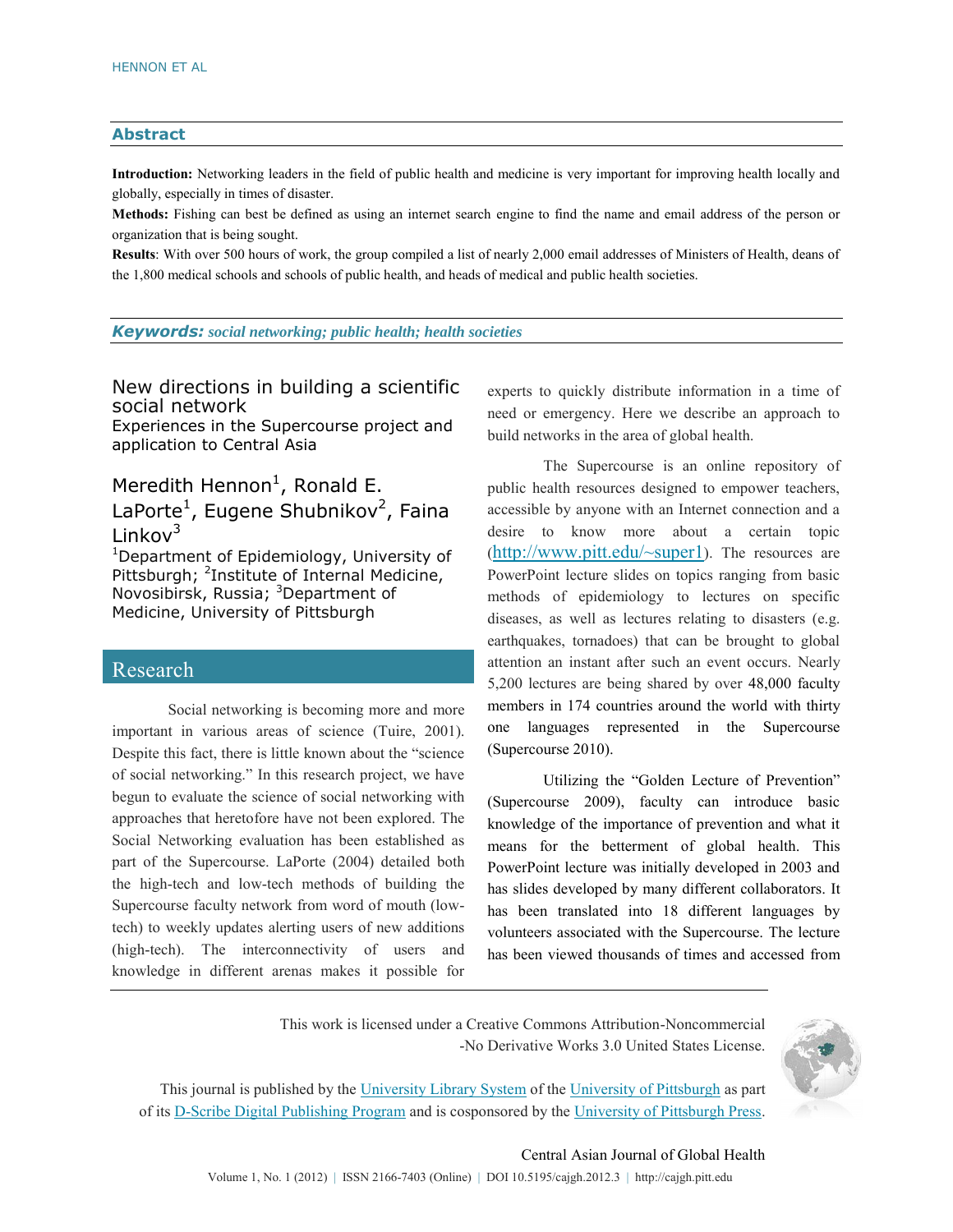140 different countries. This is a good example of networking at the global level and how global competence in this area can increase as anyone with access to the internet or the Supercourse on CD can view this lecture.

As of June 2010, there are no complete listings of deans of medical schools and schools of public health worldwide, nor is there one for the Ministers of Health of each country readily available. The World Health Organization (WHO) is interested in working through the Supercourse team and the Library of Alexandria to compile these lists so as to be able to reach the deans and ministers for collaboration in the fields of public health education. It is with the potential for building networked collaboration and exchange of ideas and knowledge that this "fishing" expedition began.

One of the most difficult problems in global health is how best to disseminate global health knowledge, especially through global health leaders. We decided to create a network of deans and Ministers of Health to serve as a gateway for the sharing of information with the faculty in the schools and the staff in the ministries of health. In addition, we took it upon ourselves to network the national directors of medical and public health societies so that we can reach through them as gatekeepers to their members. In addition to developing a network of deans, ministers, and heads of medical and public health societies, this model for network building is especially applicable to the five countries of Central Asia. Collaboration, scientific social networks, and scientific connectivity are low between researchers at different universities within each country as well as between the five individual countries. Utilization of the networking building process described hereafter can open scientific and collaborative doors in the countries of Central Asia that have not been previously accessible.

#### **Background**

 The lack of relevant scientific literature on building social networks, scientific networks, or scientific collaborations indicates that novel ideas are needed to build a network of the most knowledgeable and influential people in the medical and public health world. We describe a novel approach used by our group to achieve an important public health goal of scientific networking and encouraging collaboration amongst deans of medical schools, ministers of health, and other influential people in the world of medicine and public health. Moreover, the ultimate goal of building the network is to be able to better share information with WHO, other agencies, and ultimately all public health and medical faculty and students worldwide.

 Newman (2001) found that a social network is a collection of people, each of whom is acquainted with some subset of the others. In the medical and scientific communities, not every member knows every other member – the large number of network members makes it impossible. However, according to Newman, each member knows a subset of others within the group. Thus, a scientific social network could be built by bringing together small groups so that it could be possible to interact, at least casually, with every other member of the network. By reaching leaders in the field of medicine and public health, such as deans, the chances of reaching multiple members of medical social networks are greatly increased, as these leaders are well connected in their respective areas.

 A search for literature indicates that manuscripts addressing the accessibility of email addresses and contact information for these "powerbrokers" in the fields of medicine and public health are not currently available, as it has not been a focus of previous research studies. Lawrence and Giles (1999) found in a now outdated article discussing accessibility of information on the web that only 9% of the information on the internet is related to science,

This work is licensed under a Creative Commons Attribution-Noncommercial -No Derivative Works 3.0 United States License.



This journal is published by the University Library System of the University of Pittsburgh as part of its D-Scribe Digital Publishing Program, and is cosponsored by the University of Pittsburgh Press.

# Central Asian Journal of Global Health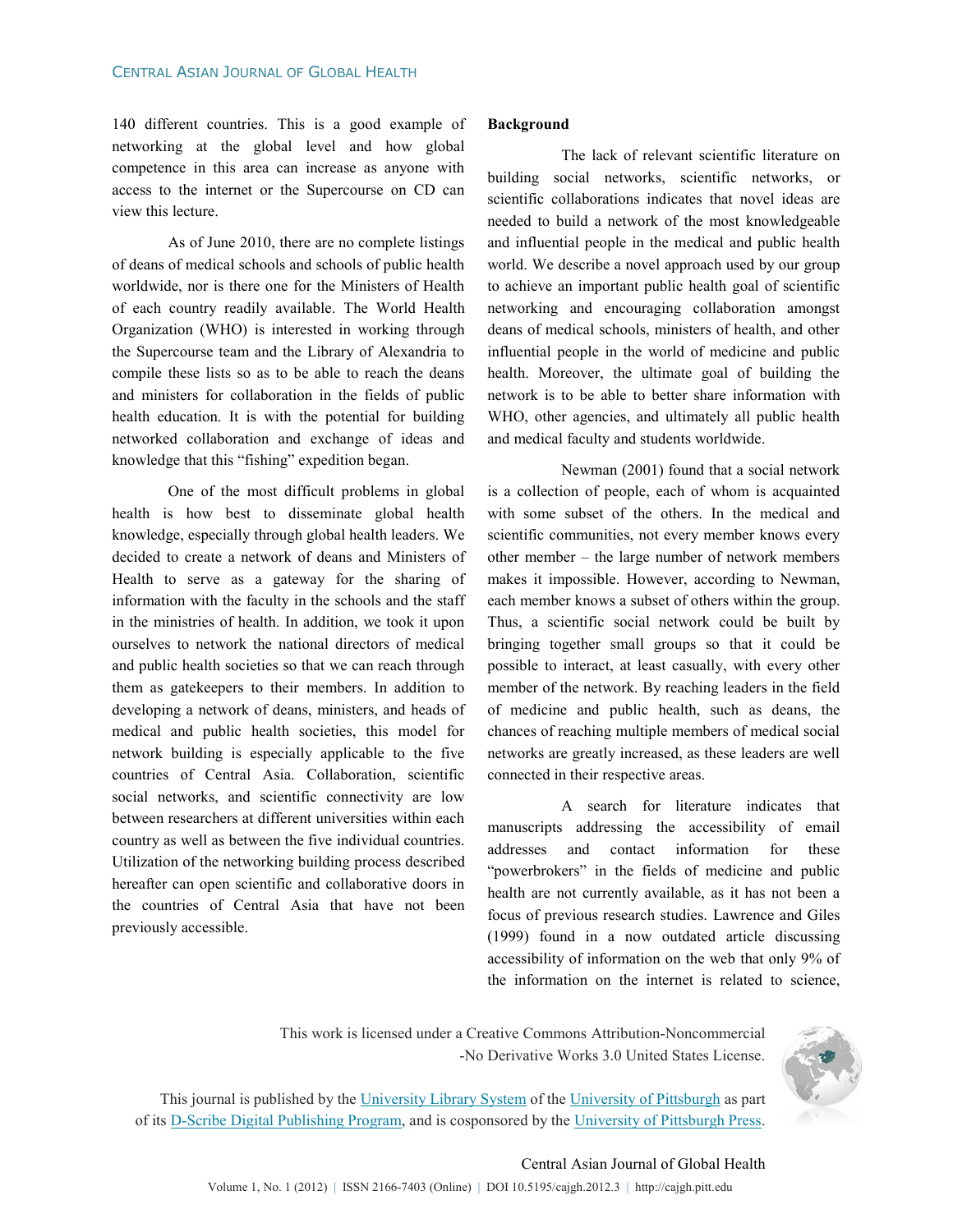education, or health. This indicates that fishing for contacts is more likely to be found on less than reputable (i.e. non-academic or organization) websites.

Today, most medical schools of the world have either websites or contact information for the school or its dean listed on the Internet. WHO has a complete list of world's medical schools at <http://www.who.int/hrh/wdms/en/>, however email information is missing from that list. Availability of this information suggests that the first step in creating a social network of medical and public health leaders would be finding or "fishing" for their emails, so that in the future they could be contacted and networked for various projects.

The process of fishing for e-mails is not complicated, but it is an important activity, as there are no lists of contacts for deans, ministers of health, or heads of medical societies. Although there are articles on searching for information, we could find no information about how best to find high level medical personnel worldwide. Without careful planning and teamwork, it can turn into quite a time-consuming task. With the appropriate planning and delegation of tasks, it yields great results – a further connected and more collaborative world. Fishing for contacts and any subsequent networks that are built and contacted from these efforts hold the potential to expand the Supercourse lectures exponentially. Moreover, what we are developing is a model for other disciplines such as agriculture, business, or any area of science. Recruitment of new members means more scientific and public health knowledge being shared which can lead to more and better information dissemination in emergencies (e.g. natural disasters or epidemics) as well as more specialized topics being shared amongst Supercourse users.

#### **Methods**

#### *Finding fishers*

The first step in fishing is deciding upon who or what one wishes to find. Over the course of a year, our group, consisting of students and faculty members identified through the Supercourse network, "fished" (searched) for email addresses of the deans of all the medical schools in the world, as well as the deans of schools of public health, all heads of medical and public health societies in the world, and Ministers of Health for all countries. These groups were selected for networking, as they have high relevance to the field of public health, and potentially have the power to make a difference in public health education. Students, staff, and faculty involved in this project were all motivated by an interest in global health and teamwork. The group was comprised of individuals from a variety of countries including the United States, United Arab Emirates, Egypt, and Japan.

#### *Effective distribution of work*

Upon deciding who or what it is that one wishes to find by fishing, the work must be split evenly amongst those who are participating. A typical line of division is to split the world up by countries into ten groups. Each group has approximately 20 countries for which information needs to be located. This method varies in dividing the work evenly depending on what information is being sought. If one is searching for deans, groups containing China, India, or the United States will have hundreds more contacts or addresses to be located than a group containing Zambia, Uruguay, and Iceland which only have one medical school each. However, fishing for Ministers of Health or Medical and Public Health societies is a limited burden. There is usually only one per country, so fishing for these contacts should be relatively easy. In our study, the task

This work is licensed under a Creative Commons Attribution-Noncommercial -No Derivative Works 3.0 United States License.



This journal is published by the University Library System of the University of Pittsburgh as part of its D-Scribe Digital Publishing Program, and is cosponsored by the University of Pittsburgh Press.

## Central Asian Journal of Global Health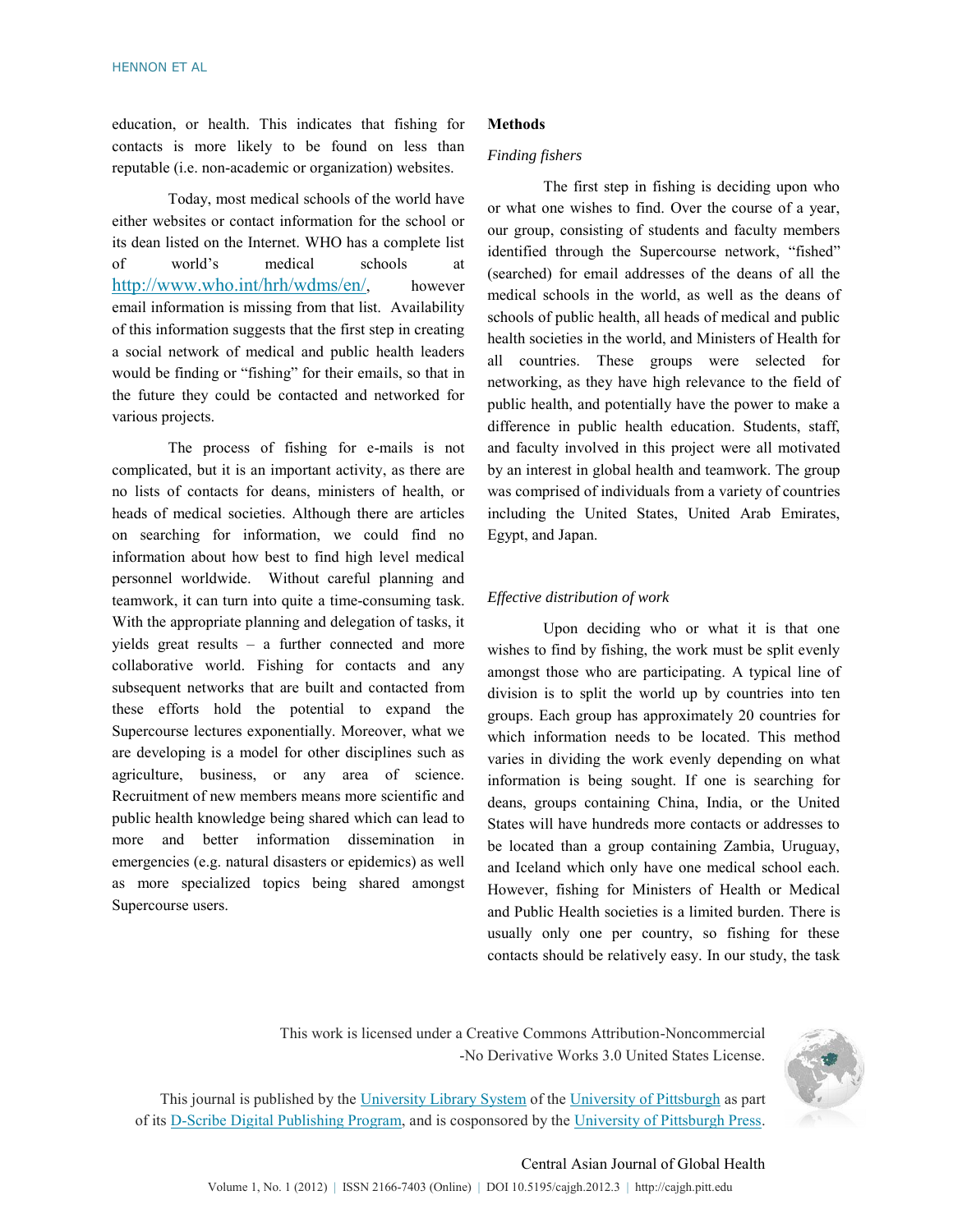of fishing was split among approximately 10 volunteers, each assigned approximately 10 countries.

#### *Development of a search*

It is important to take no more than 10 to 15 minutes per search, mostly focusing on ".edu" or similar educational or governmental web domains. The idea is that if the information cannot be located within this timeframe, it likely does not exist or, at the very least, it is not worth finding when one is searching for a large quantity of deans or ministers. Also, as this is a large task, if one takes too much time searching for one name, the task will be impossible to complete. The time spent looking for upwards of 200 names or email addresses already guarantees, at the very least, a couple hours of work for each fisherman. It can also mean up to as much as 50 hours to search and find information for those 200 names. University pages that are not in the English language can be translated using the Google Translate feature. While this does not provide a flawless translation, the fisherman is able to get the general idea of what the page says.

#### *Building the database*

 The list of medical schools was obtained from the WHO website <http://www.who.int/hrh/wdms/en/>. Information related to medical and public health societies, as well as Ministries of Health, was located by searching for the type of organization (society, ministry, etc.) and the name of the country. Volunteers were instructed to locate the contact's name and email address, as well as position, organization, and country, when available. Physical address and telephone number play a larger role when attempting to send a package containing a Supercourse CD/DVD to the contacts. For our initial purposes, that information was accepted, but not

absolutely necessary. Fishing methods utilized in this project are outlined in Figure 1.



Figure 1. Flow chart depicting fishing methods.

#### **Results**

Fishing for the deans or heads of all medical schools and schools of public health worldwide was the first collaborative fishing expedition. Splitting the countries into 10 even groups would yield approximately 180 schools for each fisher to search. However, as indicated previously, not all countries have an equal number of schools. There is a higher concentration of medical schools and schools of public health in countries with larger populations – where the demand for these types of institutions would be higher. Approximately 180 searches per individual can equate to upwards of 30-45 hours of work if the maximum "acceptable" time (10-15 minutes per single search) is spent searching for each school and head of school (dean or most senior faculty member). This is indicative of how large of an undertaking the identification of the head of each of these medical schools and schools of public health is – a potential 450 hours spent building a scientific social network of the most senior members of the worldwide scientific faculty. The 10 people working to locate this elite group of individuals found 1566

This work is licensed under a Creative Commons Attribution-Noncommercial -No Derivative Works 3.0 United States License.



This journal is published by the University Library System of the University of Pittsburgh as part of its D-Scribe Digital Publishing Program, and is cosponsored by the University of Pittsburgh Press.

# Central Asian Journal of Global Health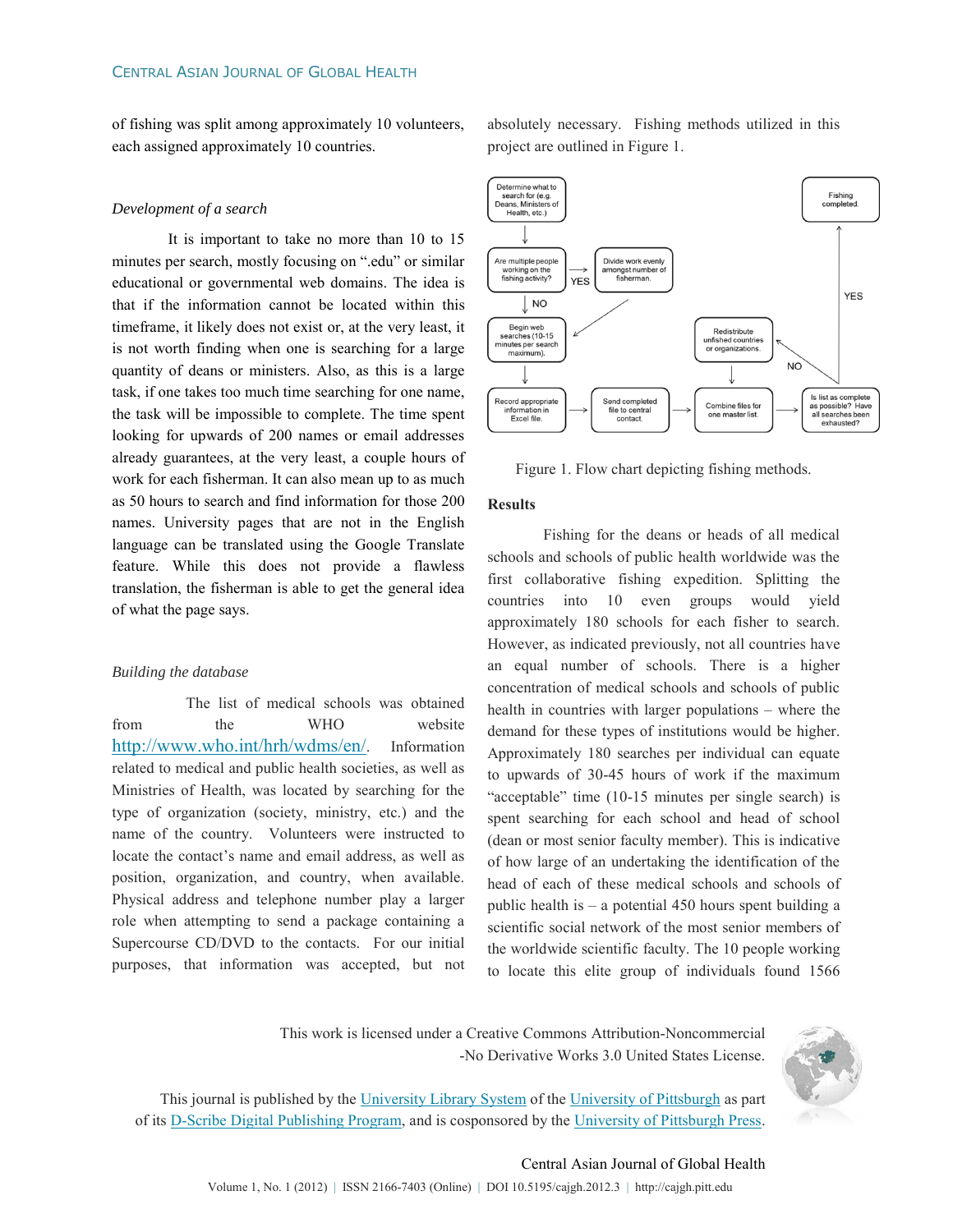email addresses for medical school and school of public health deans; about 87% of them were identified (Table 1).

Medical and Public Health societies are membership organizations that have been established with the goals of treatment and prevention of diseases. These societies have a variety of mission statements, priorities, and goals. They offer membership to individuals who meet their specific qualifications and wish to work towards achieving their goals and priorities. Reaching the heads of these organizations would be very beneficial in spreading the Supercourse message of prevention and preparedness. It is difficult to estimate the number of members in these 156 different societies worldwide. With the American Medical Association, its state affiliates, and the American Public Health Association having approximately 250,000-300,000 members, it's indicative that worldwide membership in these societies is well into the millions (APHA 2010, Peck, 2007). Approximately 113 email addresses for heads of the various societies were identified which was almost three quarters of the leaders (Table 1).

The last of our group fishing projects was identifying the Ministers of Health for all countries of the world. These government officials are usually the top officials responsible for protecting the health of the citizens of their respective countries as well as promoting public health practices. Through internet searches 137 Ministries of Health were identified (55 countries did not have Ministries of Health or information regarding them or were not found in the allotted amount of search time). A notable 125 email addresses for Ministers of Health were found (Table 1).

#### **Discussion**

 Now that nearly 2,000 email addresses of top ranking medical and public health officials from

|                                                                                 | <b>Total</b><br>number<br><b>Identified</b> | <b>Total</b><br>number<br>located<br>through<br>"fishing" | Percentage<br>located |
|---------------------------------------------------------------------------------|---------------------------------------------|-----------------------------------------------------------|-----------------------|
| Medical<br>school<br>&<br>School<br>of<br>Public Health<br>deans<br>(worldwide) | 1804                                        | 1566                                                      | 86.8%                 |
| Medical<br>&<br>Public Health<br>Societies<br>(worldwide)                       | 156                                         | 113                                                       | 72.4%                 |
| Ministers<br>of<br>Health<br>(worldwide)                                        | 137                                         | 125                                                       | 91.2%                 |

#### Table 1: Results of Fishing

around the world have been compiled, what is the next step? With most public health and medical professionals having regular access to email and Internet, the first step of scientific network development would be to make sure that all these professionals are aware of the Supercourse and its mission and goals. The Supercourse is constantly seeking ways to initiate collaborative activities at the global level to promote the health of populations worldwide. The Supercourse has many things to offer including up-to-date educational resources to empower educators and clinicians. Evidence-based practice in prevention and health promotion means reaching out to stakeholders who can help in distributing these resources to key informants in their communities. Many medical schools do not have much, if any, public health coursework included in the curriculum, so a CD/DVD with Supercourse lectures

This work is licensed under a Creative Commons Attribution-Noncommercial -No Derivative Works 3.0 United States License.



This journal is published by the University Library System of the University of Pittsburgh as part of its D-Scribe Digital Publishing Program, and is cosponsored by the University of Pittsburgh Press.

# Central Asian Journal of Global Health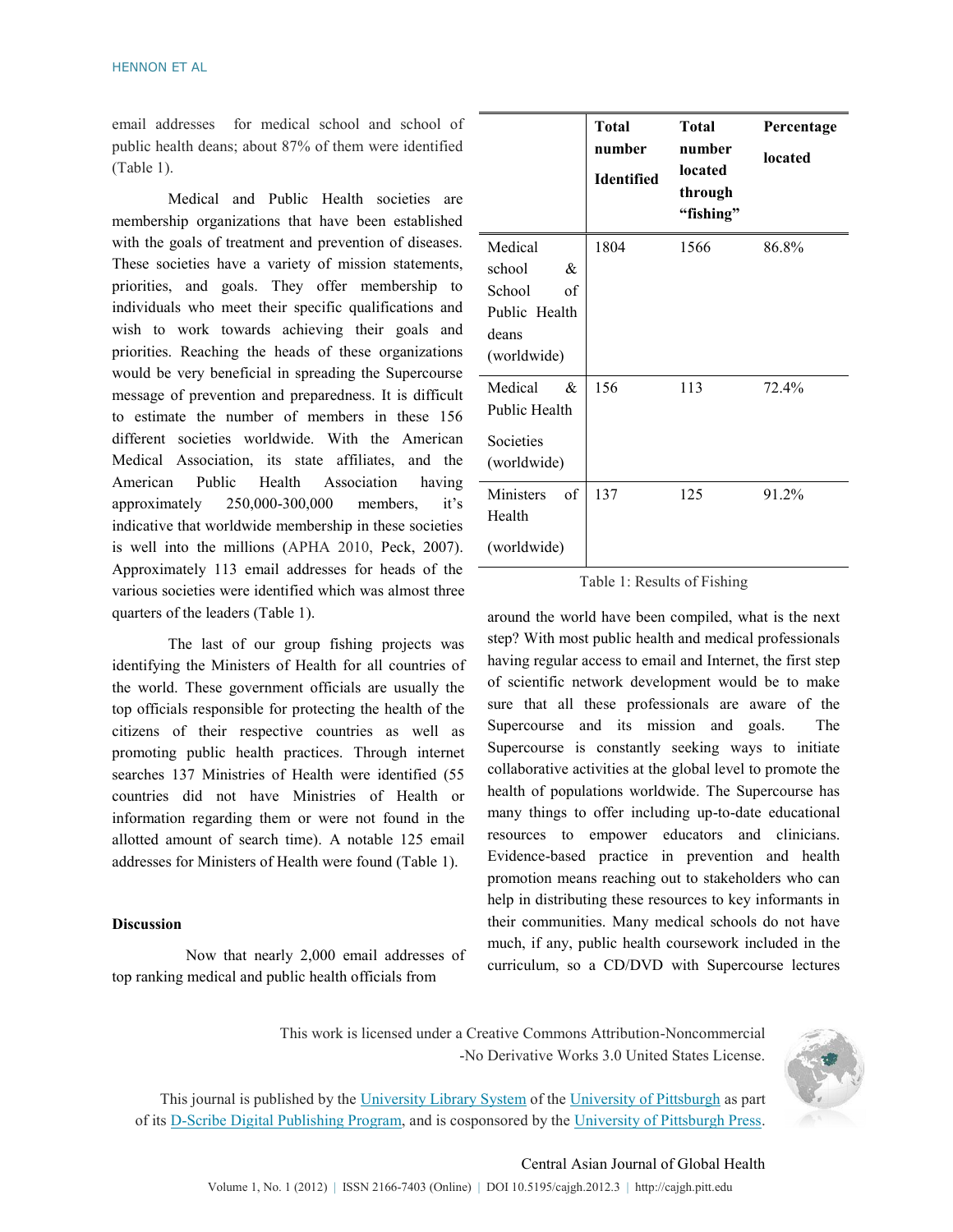presented at the time of matriculation – perhaps included with orientation materials – could be a student's first introduction to public health and prevention.

 Those who are in the high ranking medical and public health positions are likely to be passionate about treatment and prevention of different diseases and conditions. It is this passion for global health that indicates that building this scientific social network can be very successful even if there is only an initial response of 40-50% of deans, medical and public health society heads, and ministers of health. Worldwide, there are already many collaborative teams or groups working on various projects. If only one member of such a collaboration responds to an inquiry and recruits his or her colleagues, this scientific social network can grow exponentially. By reaching the deans, ministers, and heads and getting them interested in the project, they can act as gatekeepers to additional faculty, staff, students, and others. With WHO providing bulletin information for the Supercourse to feed to the schools, societies, and ministries of health, this will open the gatekeepers to being more receptive to the project.

 These lists of deans, ministers, and public health leaders have been developed with the agenda of creating awareness and networking with other medical and public health professionals. To our knowledge, very little standardized global health information is shared among those in the medical field, those involved in public health, and ministers of health. This would be the first attempt for an international global network of information sharing. Privacy of these lists is very important for keeping the network intact, as global health leaders would not be happy about getting multiple poorly focused messages. No one is required to remain on the list and can request to be removed if they do not care to participate.

A foreseeable problem with fishing for Ministers of Health is a term limit. Many ministers, if not all, are only in their position for a fixed number of years, with rapid turnaround in politically unstable countries. These limits may not be the same for every country and the ministers likely did not enter their position at the same time. This means there will forever be turnover. This problem can also extend to medical and public health society heads, as well as deans of medical schools and schools of public health. No one is guaranteed a position forever. In order to keep current on who is in charge, additional fishing will need to be done on a regular basis (preferably once per year) to determine who is no longer a dean, head, or minister, and then remove those no longer in their leadership positions from the list and add the contact details for their replacements. We will also want to find a person within the Ministries of Health with a more stable position. It has been suggested by the head of training in Afghanistan that the heads of training in the Ministries of Health may be ideal as they are in contact with all of the educators in countries, and they are in their position for years. Another group to potentially target is the heads of non-communicable diseases at the Universities as these people are being mobilized now through WHO; one of the major efforts of the Supercourse is the prevention of Non-communicable diseases.

This model of information retrieval can be used to build networks of professionals in areas where little networking is available. Fishermen at the Library of Alexandria had an intensive course on the 'art' of fishing in 2009 and have begun compiling a list of schools of agriculture, along with the listing of deans of these schools. This approach to building a network can be taken by anyone and can be built for any discipline of science (e.g. physics, engineering, psychology, nursing, etc.).

 Fishing for deans and contact information is a relatively easy and straight forward first step of building a new, collaborative scientific social network made up of individuals from all over the world. A little

This work is licensed under a Creative Commons Attribution-Noncommercial -No Derivative Works 3.0 United States License.



This journal is published by the University Library System of the University of Pittsburgh as part of its D-Scribe Digital Publishing Program, and is cosponsored by the University of Pittsburgh Press.

## Central Asian Journal of Global Health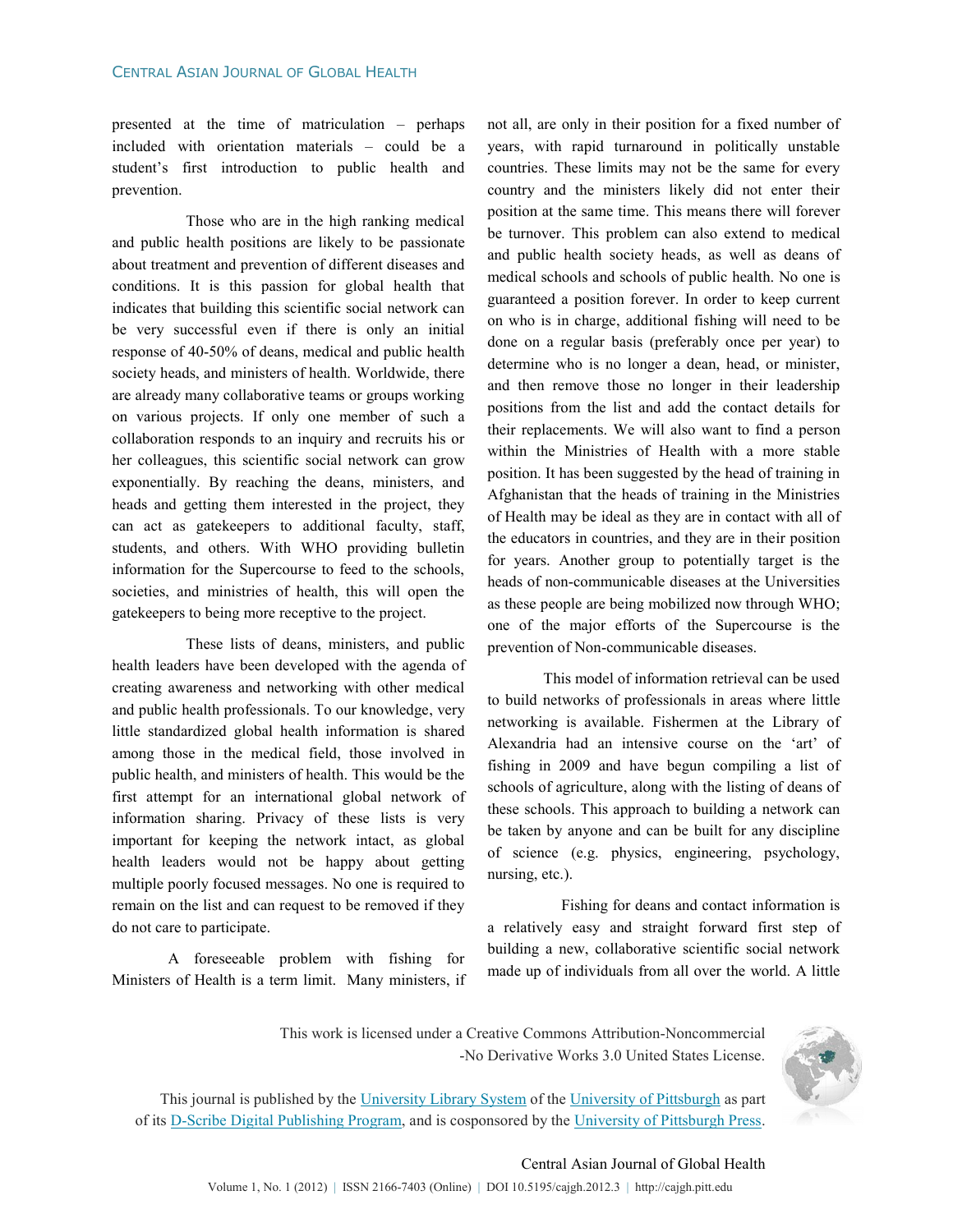planning, as well as facilitators to distribute countries, schools, or organizations evenly amongst fisherman, is needed to ensure that the end product is delivered in a timely manner and no one person is left with an unmanageable amount of work to do. Many academic individuals involved with medicine and public health are interested in building collaborative relationships. With the introduction of this scientific social network, they will be able to view lectures on a variety of topics and contact the authors with new ideas or submit lectures on topics that may or may not already be available through the Supercourse. There is likely much unshared knowledge in medicine and public health worldwide waiting to be introduced to an audience eager to learn more. The Supercourse has the materials to share this information with those who wish to learn.

While this article has only touched upon the first step of building a scientific social network – the creation of a database  $-$  it is important to note that there are further activities to follow this step. Development of a newsletter, meeting other members face to face, collaborations, and sharing content are all subsequent steps in the successful building of a social network and execution of relevant activities. Approaching the schools, societies, and ministries will be done through both the top down – contacting the deans and heads and asking them to act as gatekeepers to those that they represent – as well as bottom up from the Supercourse network of 48,000 individuals who are associated with an estimated 60% of the schools. This process is still in its infancy and we are willing to share our expertise with others who have ideas about building scientific social networks or wish to collaborate on such a project in the future.

#### *Application to Central Asia*

 The use of the fishing techniques described in depth above can be directly applied to the creation of a scientific social network specific to the five countries of Central Asia (Kazakhstan, Kyrgyzstan, Tajikistan, Turkmenistan, and Uzbekistan). The Central Asian countries currently have a low level of connectivity amongst scientists, public health professionals, doctors, dentists, nurses, and others in health related disciplines.

 Creating this network of Central Asian individuals will be the first step in collaborations with others in Central Asia and around the world. The launch of the Central Asian Research and Educational Network (CAREN) three years ago put researchers in a unique position to interact with others which had not previously existed due to the digital divide, the inequalities between groups in access to, use of, and knowledge of information communication technologies. "CAREN will help [in] decreasing the digital divide and will directly contribute to the development of the education and research sector in the region by enabling access to modern ICT technologies and support distant collaboration through online applications such as telemedicine, distance education, applications in energy and water resources management, seismology and environmental studies" (European Commission, 2012).

 Collaborations amongst scientists from Central Asia provide the potential for increased publications from authors in these countries. Currently, the five countries of Central Asia have low productivity with regards to publications. Uzbekistan is the only country in Central Asia to publish above the median (LaPorte, 2011). Increased publication can, in turn, create more of a demand for collaboration with scientists in Central Asia.

 With the development of a Central Asian scientific social network, the need for country and region specific public health lectures increases. Developing these lectures and disseminating them to medical, nursing, dental, and public health graduate students each year will create an expansion of the

This work is licensed under a Creative Commons Attribution-Noncommercial -No Derivative Works 3.0 United States License.



This journal is published by the University Library System of the University of Pittsburgh as part of its D-Scribe Digital Publishing Program, and is cosponsored by the University of Pittsburgh Press.

# Central Asian Journal of Global Health